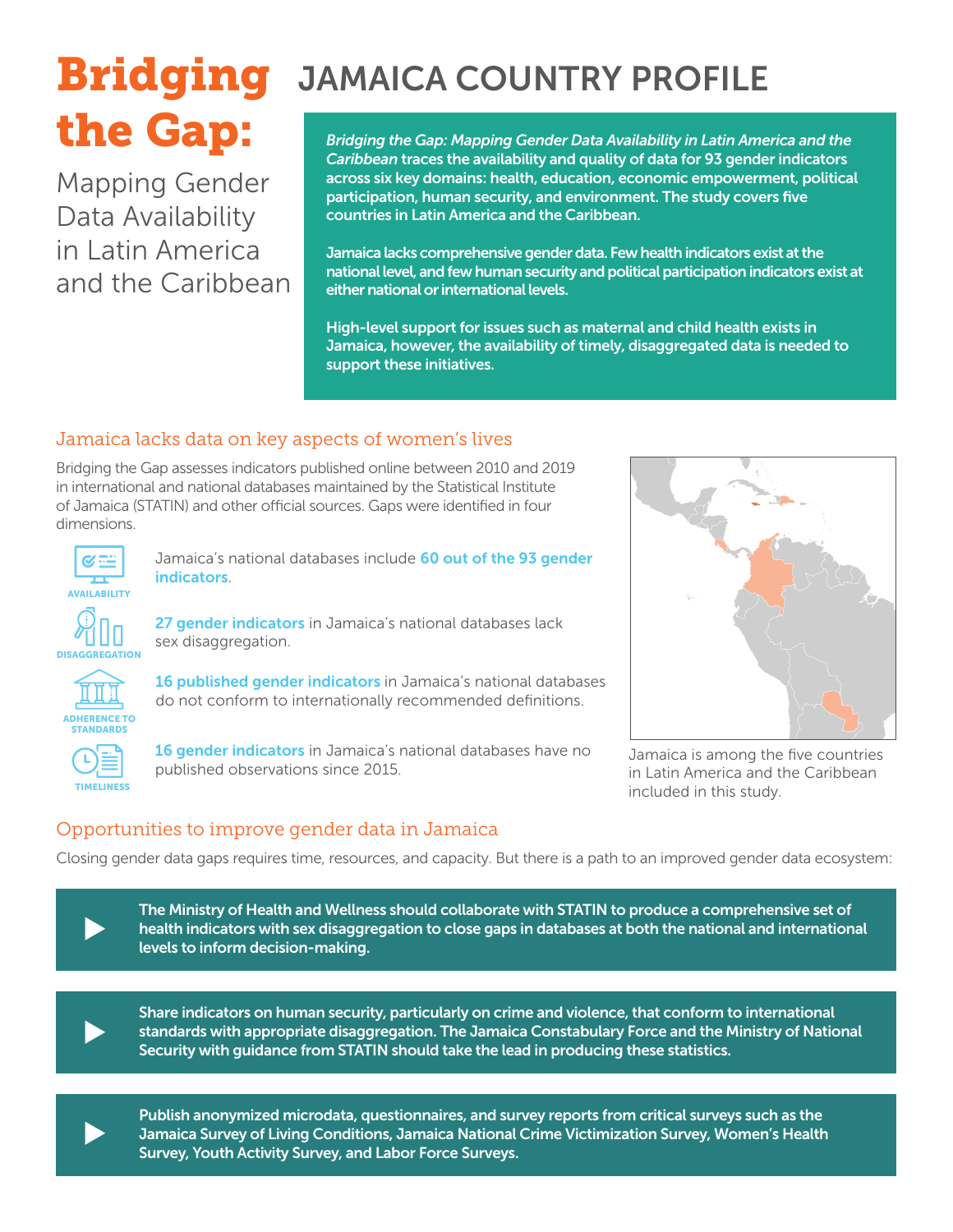#### A closer look at gender data gaps

This study assesses data in both national and international databases. Jamaica's national databases lack data for 35 percent of the gender indicators reviewed. Databases maintained by international organizations have better coverage of Jamaica's gender indicators, but 29 percent are still missing.



Jamaica publishes the lowest number of sex-disaggregated gender indicators in national databases of any country included in the study.



barnared also papalone<br>included in the study. Jamaica also publishes fewer sex-disaggregated gender indicators in *international databases* than other countries

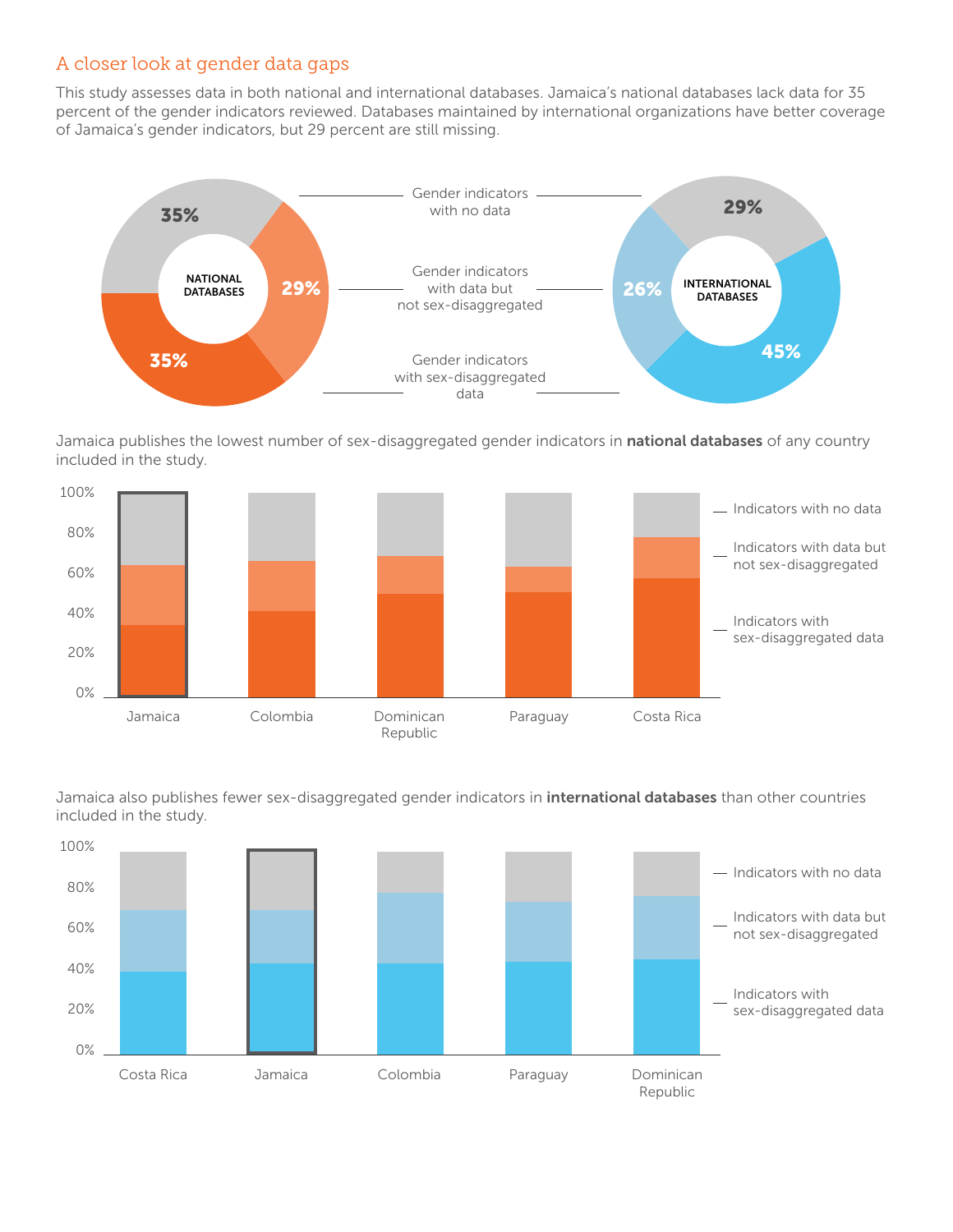#### Data availability and timeliness

Education has the highest availability of data in Jamaica, but gaps remain in the availability of sex-disaggregated data in all domains, particularly in health and human security. There is no sex disaggregation for any environmental indicator at the national level.



Twenty-seven percent of gender indicators in Jamaica's national databases have no published observations since 2015.



#### Core systems to produce gender data

Many gender indicators in Jamaica are produced through surveys. Jamaica conducts quarterly labor force surveys that are not included in the timeline below. No records of official surveys since 2016 appear in public archives.